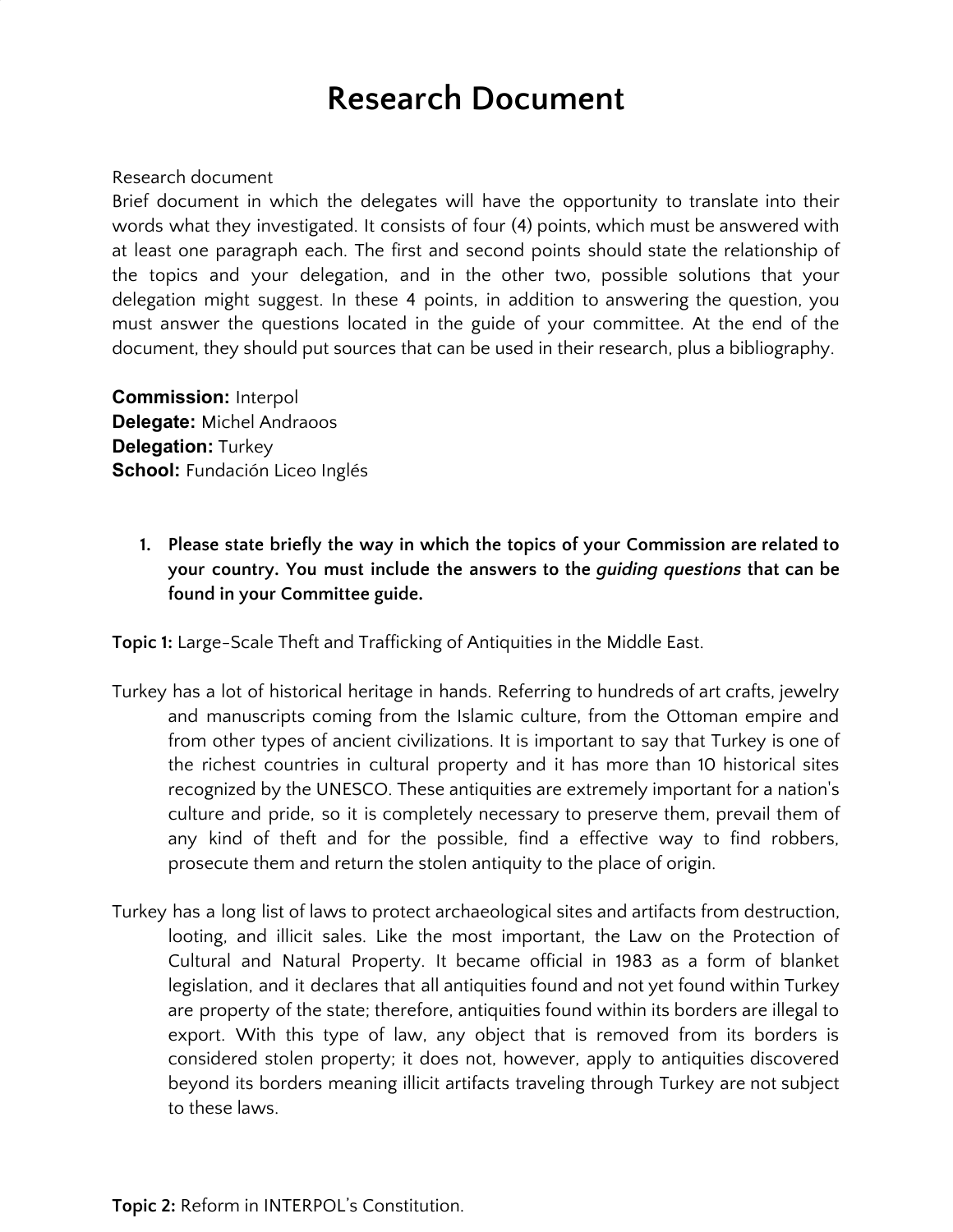- Turkey is a country that cares about Human Rights. Along history, the nation has been part of many commitments regarding these rights and is doing an abysmal effort to respect them. However, Turkey won't let any disruption in the way of living of Turks or in the government, so it has a very rough hand against rebel journalists or other scholars and insurgent groups. People who defy Turkey and its constitution are only aggravating the internal conflicts in Turkey. That's why, the Turkish nation is convinced on prosecuting any kind of rebel Turkish citizen, using available methods to catch this people, such as Red Notices.
- Interpol is a very effective organization, but it doesn't have the effectiveness necessary to prosecute all the criminals and rebels that are menacing citizens' way of living. That's why, a reform in the Interpol constitution is necessary. Specifically, the article 3 saying that Interpol can't intervene with any kind of racial, military or political character topic. This article is indeed the most violated article of the whole Interpol constitution. The only way to not only prevail the organization of violations, but also render the organization effective.
	- **2. Describe at least 1 possible solution for each topic. These are ideas that you will be able to propose for the writing of the draft resolution.**

**Topic 1 Solution:** Large-Scale Theft and Trafficking of Antiquities in the Middle East.

- To prevent the increment of illegal robbery and trafficking of the cultural possessions and antiquities of the Middle East, it is necessary to approach certain points in this topic and investigate them deeply, for major comprehension and response. Points like; the development of the trafficking and the different chains that this process has, more specifically, the supply chain. An arduous investigation of this matter will give the international community major comprehension and identification of the trafficking process. Having this in account, it is very necessary to investigate the links of this robbery of cultural property with other illegal trades, like weapons and drugs. Also, the involvement of scholars and scientist is an important investigation to have in mind.
- Finally, international coherence is needed between national legislation and policies in order to counter what is usually an international crime, carried out across multiple jurisdictions and upgrade the low level of security in museums and other institutions housing valuable works of art must be addressed in any response to the growth of this illegal trade.

## **Topic 2 Solution:** Reform in INTERPOL's Constitution.

Interpol's constitution needs a reform in the article 3 of the constitution. To render the Interpol into an organization with high effectiveness against criminal forces, it is necessary that an external and impartial entity intervenes in military, racial and political character situations. A rigorous investigation of this kind of situations, more specifically Red Notices, would create a much more effective use of the Interpol,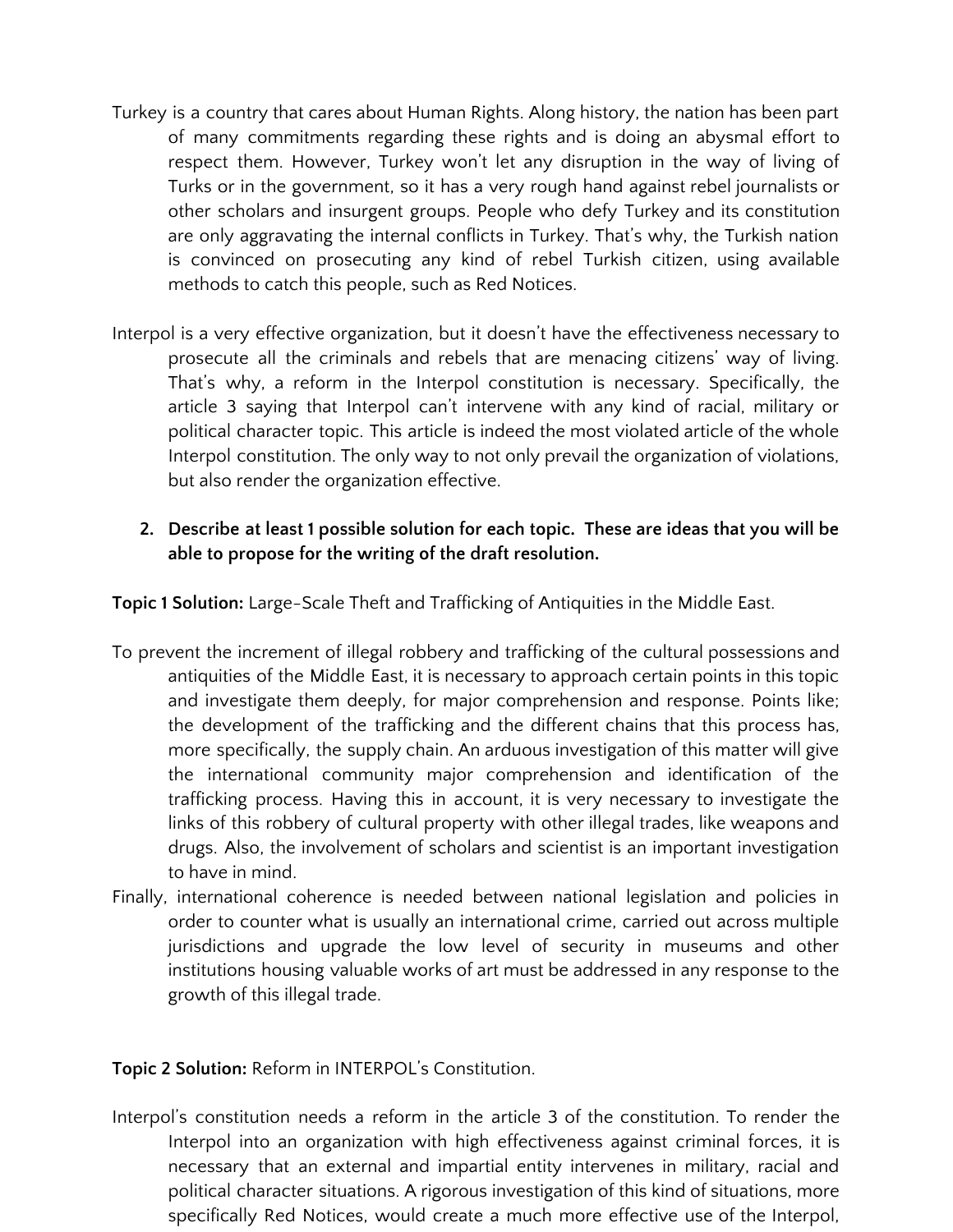and it will prevent any country's intentions to take advantage of Red Notices, promoting international security and giving insurance to all the nations of the Interpol.